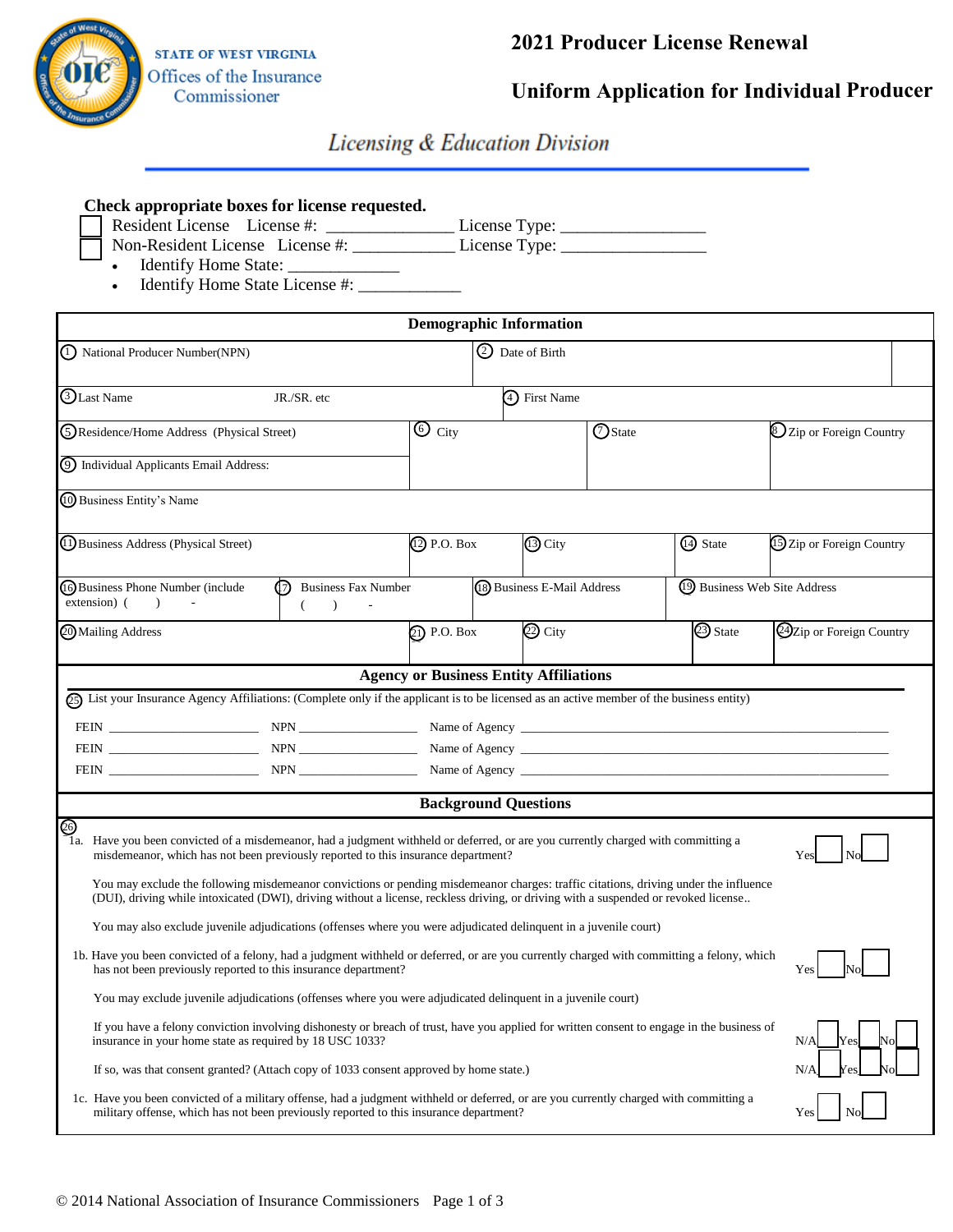#### **Uniform Application for Individual Producer License Renewal/Continuation**

### Applicant Name: \_\_\_\_\_\_\_\_\_\_\_\_\_\_\_\_\_\_\_\_\_\_\_\_\_\_\_\_\_\_\_\_\_\_\_\_\_\_\_\_\_\_\_

| <b>Background Questions continued</b>                                                                                                                                                                                                                                                                                                                                                                                                                                                                                                                                                                                                                                                                                                                                                                                                                       |                                  |
|-------------------------------------------------------------------------------------------------------------------------------------------------------------------------------------------------------------------------------------------------------------------------------------------------------------------------------------------------------------------------------------------------------------------------------------------------------------------------------------------------------------------------------------------------------------------------------------------------------------------------------------------------------------------------------------------------------------------------------------------------------------------------------------------------------------------------------------------------------------|----------------------------------|
| <b>NOTE:</b> For Questions 1a, 1b and 1c, "Convicted" includes, but is not limited to, having been found guilty by verdict of a judge or jury,<br>having entered a plea of guilty or nolo contendere or no contest, or having been given probation, a suspended sentence, or a fine.                                                                                                                                                                                                                                                                                                                                                                                                                                                                                                                                                                        |                                  |
| If you answer yes to any of these questions, you must attach to this application:<br>a written statement explaining the circumstances of each incident,<br>a)<br>b)<br>a copy of the charging document,<br>a copy of the official document, which demonstrates the resolution of the charges or any final judgment.<br>$\mathbf{c}$ )                                                                                                                                                                                                                                                                                                                                                                                                                                                                                                                       |                                  |
| Have you been named or involved as a party in an administrative proceeding, including a FINRA sanction or arbitration proceeding<br>regarding any professional or occupational license or registration, which has not been previously reported to this insurance department?                                                                                                                                                                                                                                                                                                                                                                                                                                                                                                                                                                                | Yes                              |
| "Involved" means having a license censured, suspended, revoked, canceled, terminated; or, being assessed a fine, placed on probation,<br>sanctioned or surrendering a license to resolve an administrative action. "Involved" also means being named as a party to an<br>administrative or arbitration proceeding, which is related to a professional or occupational license, or registration. "Involved" also means<br>having a license, or registration, application denied or the act of withdrawing an application to avoid a denial. INCLUDE any business so<br>named because of your actions in your capacity as an owner, partner, officer or director, or member or manager of a Limited Liability<br>Company. You may exclude terminations due solely to noncompliance with continuing education requirements or failure to pay a<br>renewal fee. |                                  |
| If you answer yes, you must attach to this application:<br>a written statement identifying the type of license and explaining the circumstances of each incident,<br>a)<br>a copy of the Notice of Hearing or other document that states the charges and allegations, and<br>b)<br>a copy of the official document which demonstrates the resolution of the charges or any final judgment.<br>$\mathbf{c}$ )                                                                                                                                                                                                                                                                                                                                                                                                                                                |                                  |
| 3. Do you have a child support obligation in arrearage, which has not been previously reported to this insurance department?                                                                                                                                                                                                                                                                                                                                                                                                                                                                                                                                                                                                                                                                                                                                | Yes<br>No                        |
| If you answer yes,<br>by how many months are you in arrearage?<br>a)<br>are you currently subject to and in compliance with any repayment agreement?<br>b)<br>are you the subject of a child support related subpoena/warrant?<br>$\mathbf{c}$ )                                                                                                                                                                                                                                                                                                                                                                                                                                                                                                                                                                                                            | Months<br>Yes<br>No<br>Yes<br>Nο |
| In response to a "yes" answer to one or more of the Background Questions for this renewal application, are you submitting document(s)<br>to the NAIC/NIPR Attachments Warehouse?                                                                                                                                                                                                                                                                                                                                                                                                                                                                                                                                                                                                                                                                            |                                  |
| If you answer yes,<br>Will you be associating (linking) previously filed documents from the NAIC/NIPR Attachments Warehouse to this application?                                                                                                                                                                                                                                                                                                                                                                                                                                                                                                                                                                                                                                                                                                            | Ye                               |
| Note: If you have previously submitted documents to the Attachments Warehouse that are intended to be filed with this renewal<br>application, you must go to the Attachments Warehouse and associate (link) the supporting document(s) to this application based upon<br>the particular background question number you have answered yes to on this application. You will receive information in a follow-up<br>page at the end of the application process, providing a link to the Attachment Warehouse instructions.                                                                                                                                                                                                                                                                                                                                      |                                  |
|                                                                                                                                                                                                                                                                                                                                                                                                                                                                                                                                                                                                                                                                                                                                                                                                                                                             |                                  |